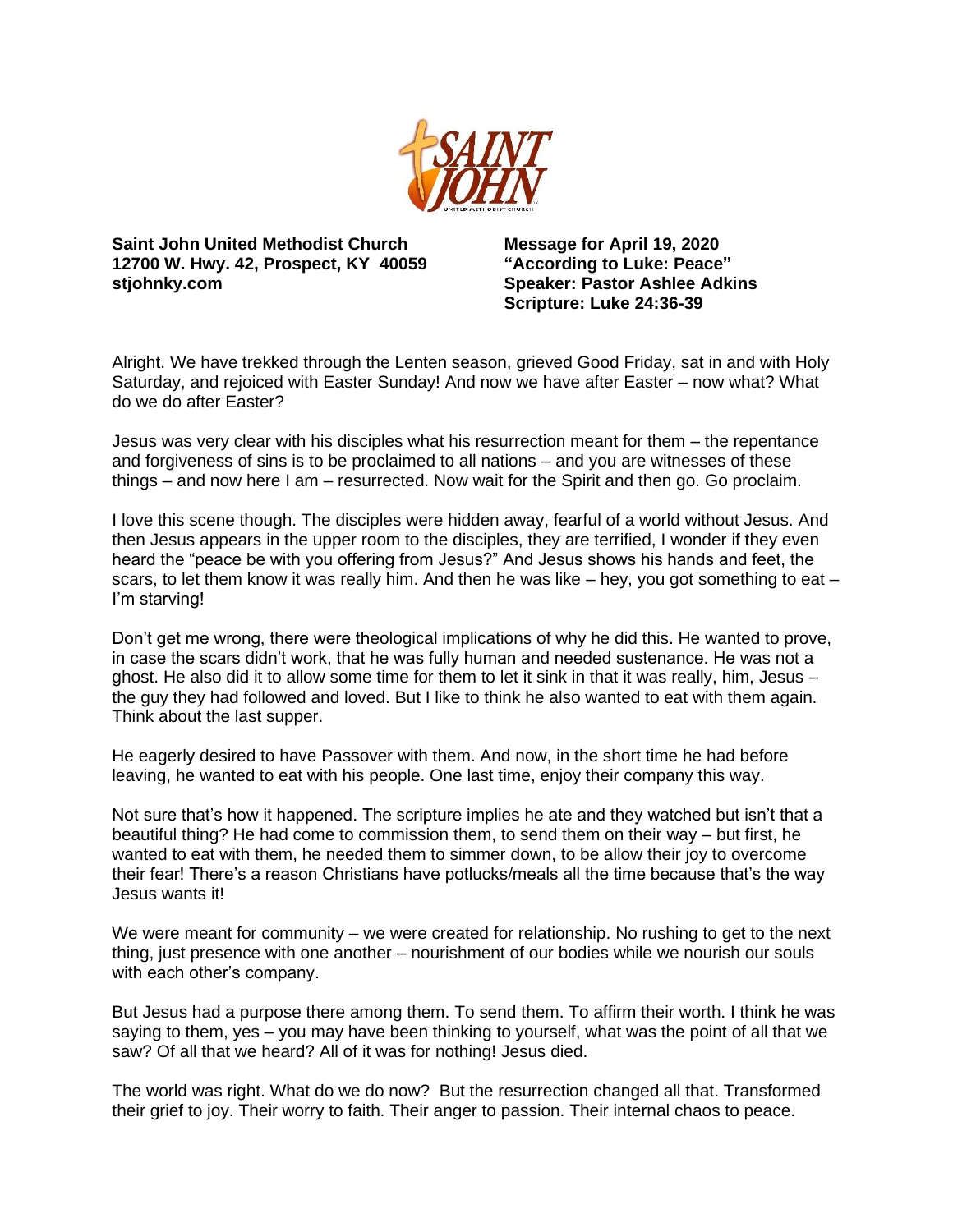## And speaking of peace:

In seminary, we always passed the Peace of Christ to one another after Chapel – and I miss doing that so much with my classmates and professors. And maybe at one time or another you have done that at a church you attended. So, right now, I want you to text three people offering them the Peace of Christ. We may not be in the same room, but we can still share in worship together. I don't care what time it is – and while you can share the peace with the family who are watching with you, I want you to intentionally share with three people not in your home! Time? Driving?

Ok – I love this. I hope to hear about this practice – I wanna know how people felt doing this and receiving this in this way. What's really fun, is for those who haven't watched this – hopefully it will entice them to check out our worship service!

Ok – so now, I want to dive into peace. Why peace? I had talked about their grief, anger, worry. But what about their regret? Those who were closest to Jesus, those who Jesus had called before his death and now after his death, left him during his death, while he was being crucified. Regret and shame had to be a strong force. Why was peace how Jesus greeted the disciples? Because peace was exactly what the disciples needed. Peace for their sin, their hurts, their disappointment, their fear, their anxiety. Peace that what they believed to be true was true. Jesus hadn't left them.

True peace comes only from God. And that's why Jesus offered it first to his disciples. He needed them to know that he loved them and forgave them and that he was still with them. And because that was true, they also needed to love and forgive themselves. I'm sure for those three days of wayfaring, they tried to make themselves feel better; they tried to comfort each other. But it was useless. No joy, no peace, was felt until Jesus was with them in that upper room. And the same goes for us – we won't experience that peace unless we step out of our own way and allow God to show us who we truly are. I believe peace is felt when we step through the darkness of ourselves into the light of God. Our perspective of ourselves is replaced with the lens through which God sees us. Jesus knew they would never go unless they felt that peace and God knows the same about us.

Let's talk about Rocky Balboa. The Philadelphia underdog boxer who takes on the heavyweight boxing champion of the world. Now we all know Rocky wasn't supposed to make it through the first round.

But he trains and gave us one of the motivational scenes to ever be made! But he also did something else. He found peace the night before the fight. He realized he wasn't going to win. But he knew no matter what happened, he was no longer who he was before.

He had discovered along the journey to that moment of peace who he was, who he really was. His perspective of himself had shifted. His lens had changed.

And that's what Easter does for us and that's what we do with after Easter. The story of Jesus's death and resurrection reconciles all we struggle with. Our lens of ourselves is forever clear that we are children of God. We will fail. We will struggle. The days that we are living through right now, though full of challenge, exhaustion, uncertainty, can be faced because we have the peace of Christ within us.